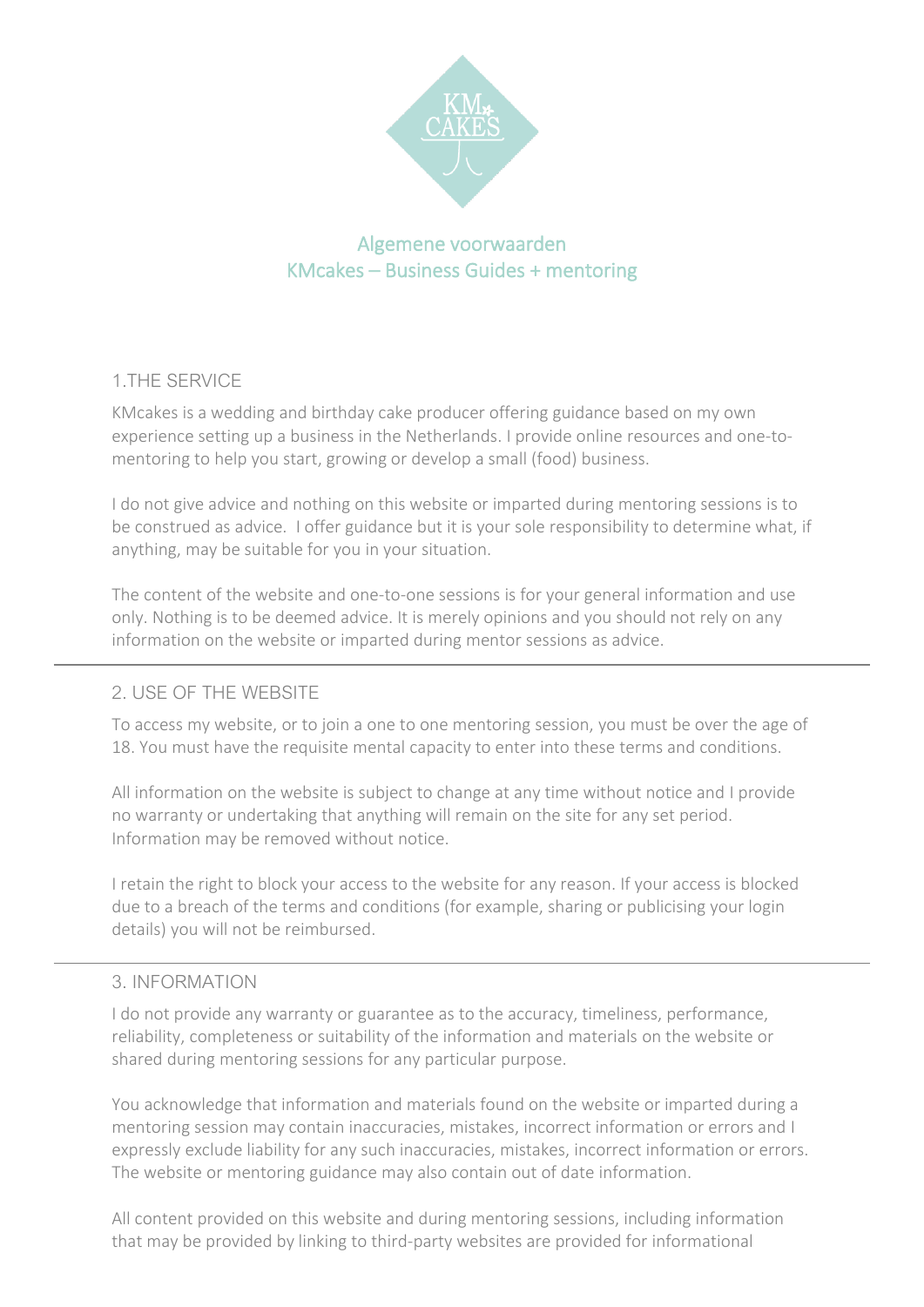purposes only. Please consult with a Legal or tax advisor or other professional regarding any actions or decisions made for your business or hobby. Information on this website or shared during mentoring sessions should not be considered as a substitute for advice from the government, an accountant, lawyer, tax adviser or professional body. KMcakes takes no responsibility for the success or otherwise or your business.

You acknowledge that it is entirely your responsibility to check and ensure that you are complying with all laws and legislation that may apply to your business.

### 3.LINKS TO OTHER WEBSITES

I may share links to other websites. These links are provided for your convenience to provide further information. They do not signify that I endorse or agree with any content on the linked websites. You acknowledge that I am not responsible for the content of the linked websites.

#### 4. ONLINE MEMBERSHIP

Prices shown include 21% BTW.

The membership plan has a one-time payment which provides you with life-time access to the information contained on this part of the website. Life-time access refers to the life-time that this product remain part of the KMcakes offer.

All information on the website is subject to change at any time without notice and I provide no warranty or undertaking that anything will remain on the site for any set period. Information may be removed without notice.

Once payment has been made and access has been granted, it is possible to cancel your membership but no reimbursed will be made.

By making a payment, you are expressly confirming that you have authority to use that bank account or card. If you are using another person's card, it is up to you to obtain consent from them. If you do not and they take action or seek to charge back the payment, you agree to indemnify me by making the original payment and covering my fees and expenses in dealing with the issue.

Payments are taken in EURO  $\epsilon$  If your bank account is in another currency, your bank may charge you a foreign currency conversion fee for processing the payment.

### 5. ONE-TO-ONE MENTORING

Prices shown include 21% BTW. Payment is made up front before a mentoring session takes place. Sessions can be cancelled up to 72 hours before a scheduled session for a full refund.

Once a session has taken place, no refunds will be issued in any circumstances. While I make every effort to both pre-assess your questions for suitability and to provide you with helpful guidance, I can not guarantee that the information imparted during the session will be useful to you. This is no grounds for a refund.

Any documents, information or tips are intended solely for your use. These are the intellectual property and copyright of KMcakes and are intended for your personal use only. They should not be distributed further.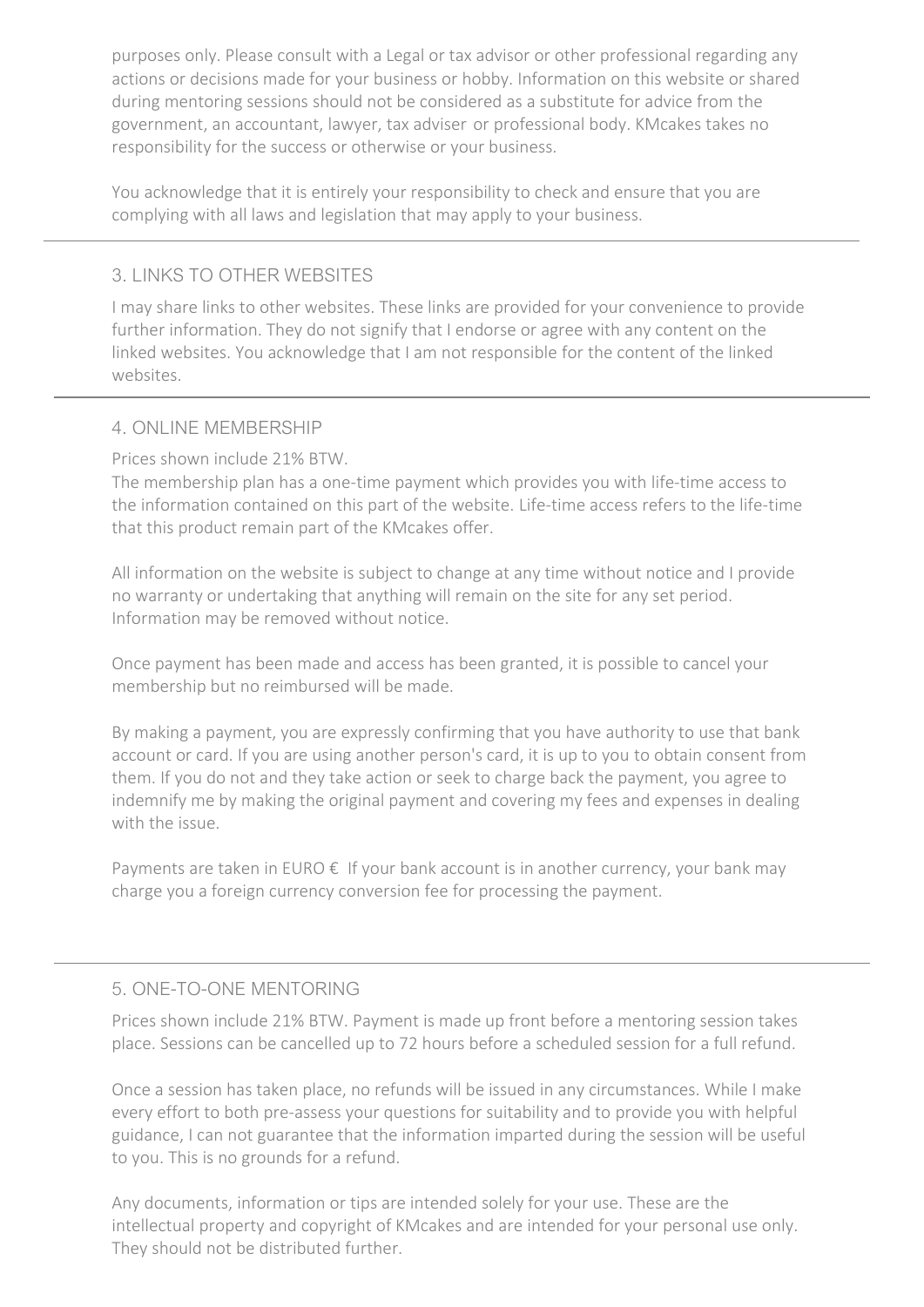By making a payment, you are expressly confirming that you have authority to use that bank account or card. If you are using another person's card, it is up to you to obtain consent from them. If you do not and they take action or seek to charge back the payment, you agree to indemnify me by making the original payment and covering my fees and expenses in dealing with the issue.

Payments are taken in EURO  $\epsilon$  If your bank account is in another currency, your bank may charge you a foreign currency conversion fee for processing the payment.

### 5. INTERUPTION OF SERVICE

KMcakes cannot guarantee that the web interface will be operational and available to you all the time. KMcakes is not be liable to you, and you will not be entitled to a refund, credit or damages if the content of the website is unavailable for any reason whatsoever.

## 6. YOUR RESPONSIBILITIES

You are responsible for keeping your account, password and login details confidential. You may not authorize anyone else to access your account.

KMcakes is not responsible for any loss you suffer as a result of these details being disclosed, and you must indemnify/reimburse KMcakes for any loss I suffer as a result. If a third party accesses or attempts to access your account I reserve the right to terminate your membership without refund.

If you publish, share or otherwise distribute any content from the website, your password or other login details you agree to indemnify/reimburse KMcakes for any loss incurred. You expressly agree not to distribute any content found on the website in any form.

### 7. KMCAKES' LIABILITY

In the event that you make any claim against KMcakes for any reason, my liability to you is capped at €50. Als KMcakes aansprakelijk mocht zijn voor enigerlei schade, dan is de aansprakelijkheid van KMcakes beperkt tot €50.

To the fullest extent permissible under applicable law, KMcakes disclaim any and all warranties of any kind, whether express or implied, in relation to our products and services. KMcakes will not be liable, in contract, tort (including, without limitation, negligence), pre-contract or other representations or otherwise out of or in connection with the Conditions for: (i) any economic losses (including without limitation loss of revenues, profits, anticipated profits, contracts, data, business or anticipated savings); (ii) any loss of goodwill or reputation; or (iii) any special or indirect losses suffered or incurred by that party arising out of or in connection with the provisions of any matter under the Conditions. In no event shall KMcakes' cumulative liability to you exceed the total purchase price of the service you have purchased from KMcakes, and if no purchase has been made by you KMcakes cumulative liability to you shall not exceed €50.